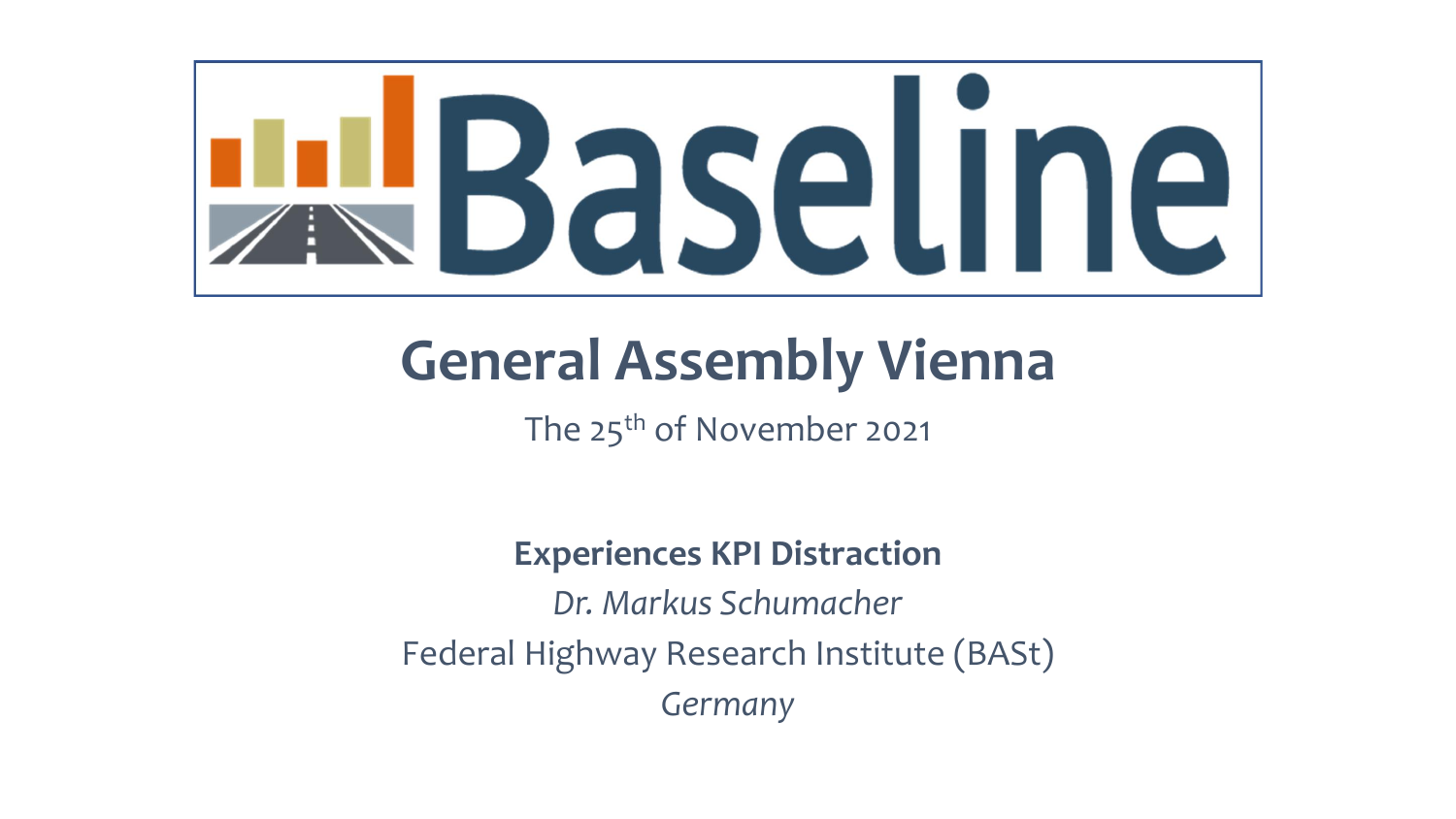# Road Safety in Germany

#### Trend in the number of persons killed in road traffic accidents

Thousand

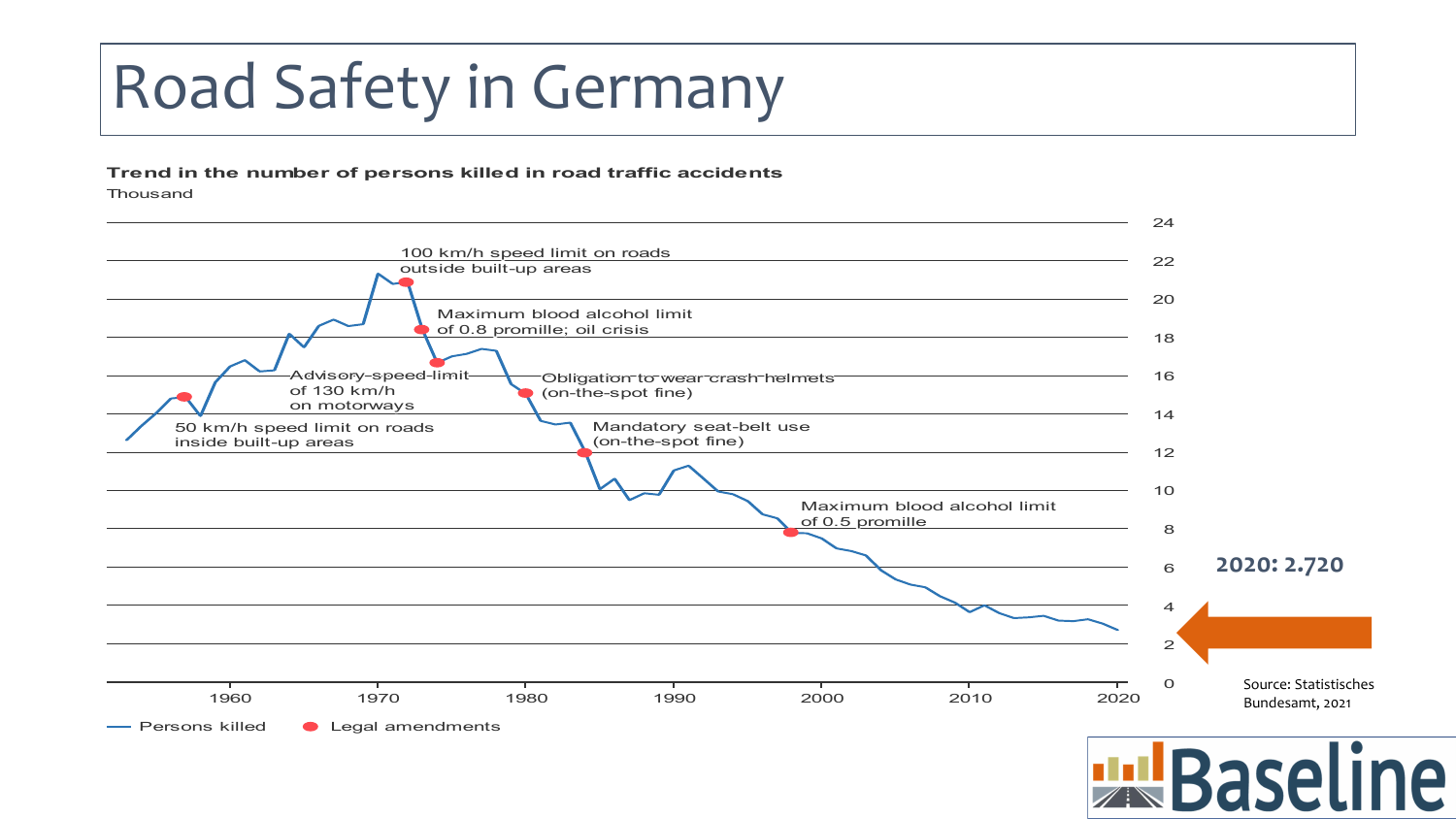## History of KPI Distraction

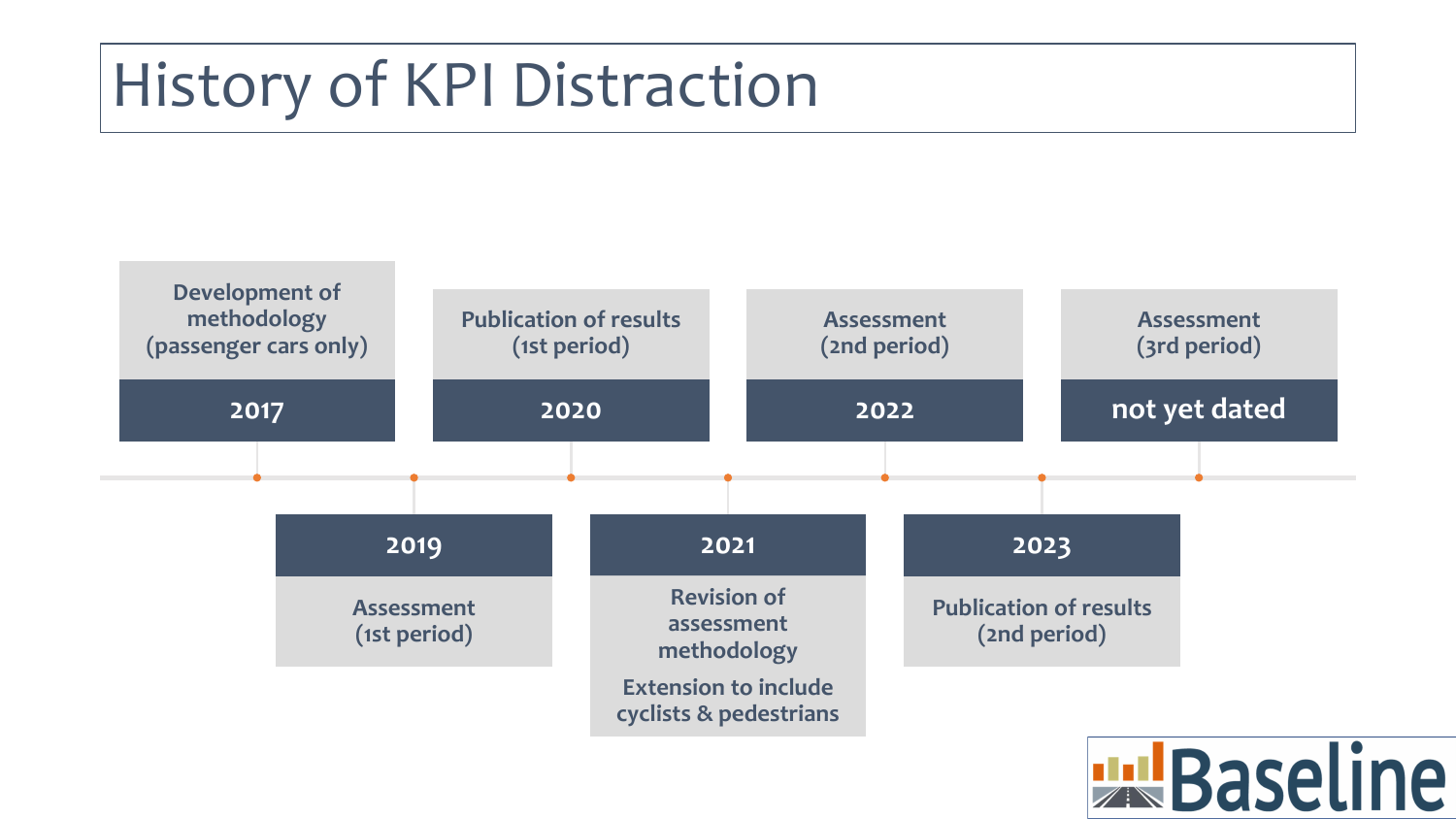# Prerequisites for concept development

- Assessment of smartphone use while driving
- Passenger car drivers
- Point prevalence
- Roadside observations
- Representative data
	- Types of roads
	- Times of the day
	- Days of the week
- Periodic assessment
- Comparability to assessment of seat belt use (done since 1970)



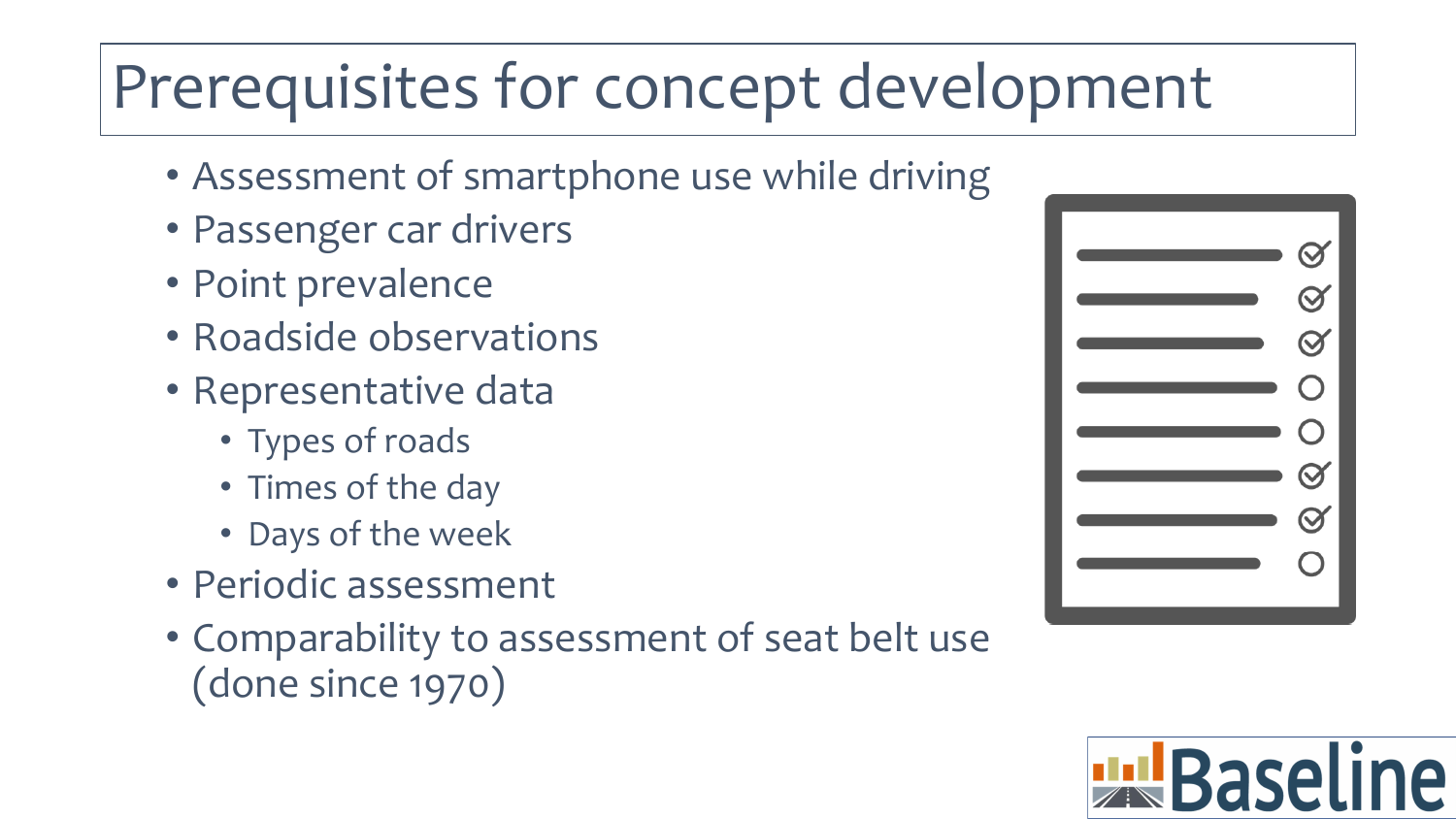# 1st Assessment period: Key features

- Determination of observation sites
- Training of observers
	- Handbook
	- Training video
	- Training survey
- Conduction of observations
	- $\cdot$  05/2019 09/2019
	- 8 cities/regions
	- built-up areas, outside built-up areas (rural roads) & motorways
	- Days of the week: Tuesday Thursday
	- Hours of the day: 07:00 10:00 and 10:30 13:30
	- Sequence: 55 min observation 5 min break
	- Teams of 2 at each observation site
	- Counting of vehicles (2 minutes) at each location



available: https://bast.opus.hbznrw.de

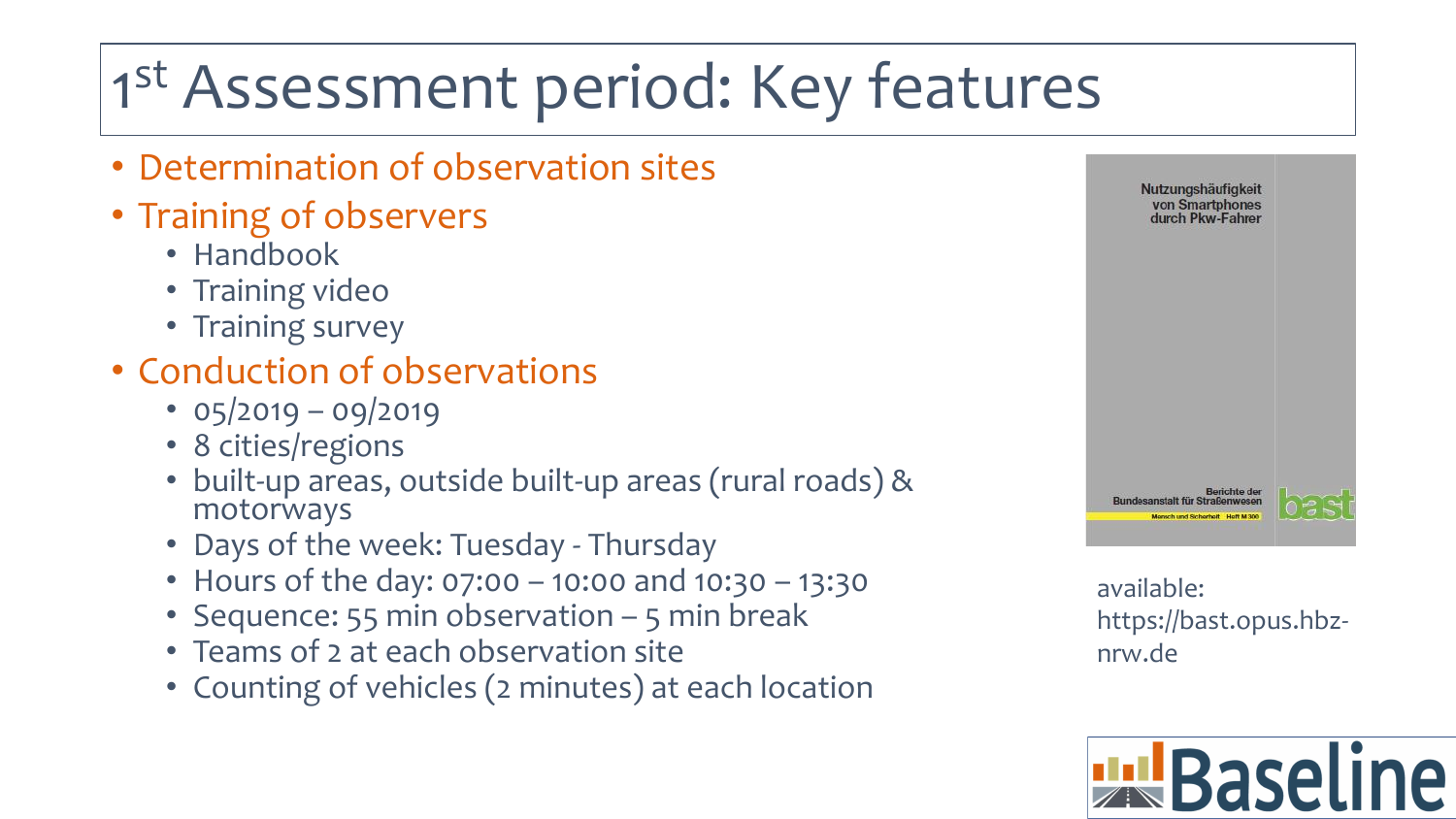# Observed characteristics

- No distraction by smartphone use
- Speaking hands-free
- Speaking hand-held
- Use of smartphone hand-held (e.g. typing)
- Use of any device mounted at center console
- Use of device assumed (not visible)
- Control measures (Eating/Drinking, Smoking)
- Gender
- Age group
- Passenger(s)



**LIBaseli** 

ne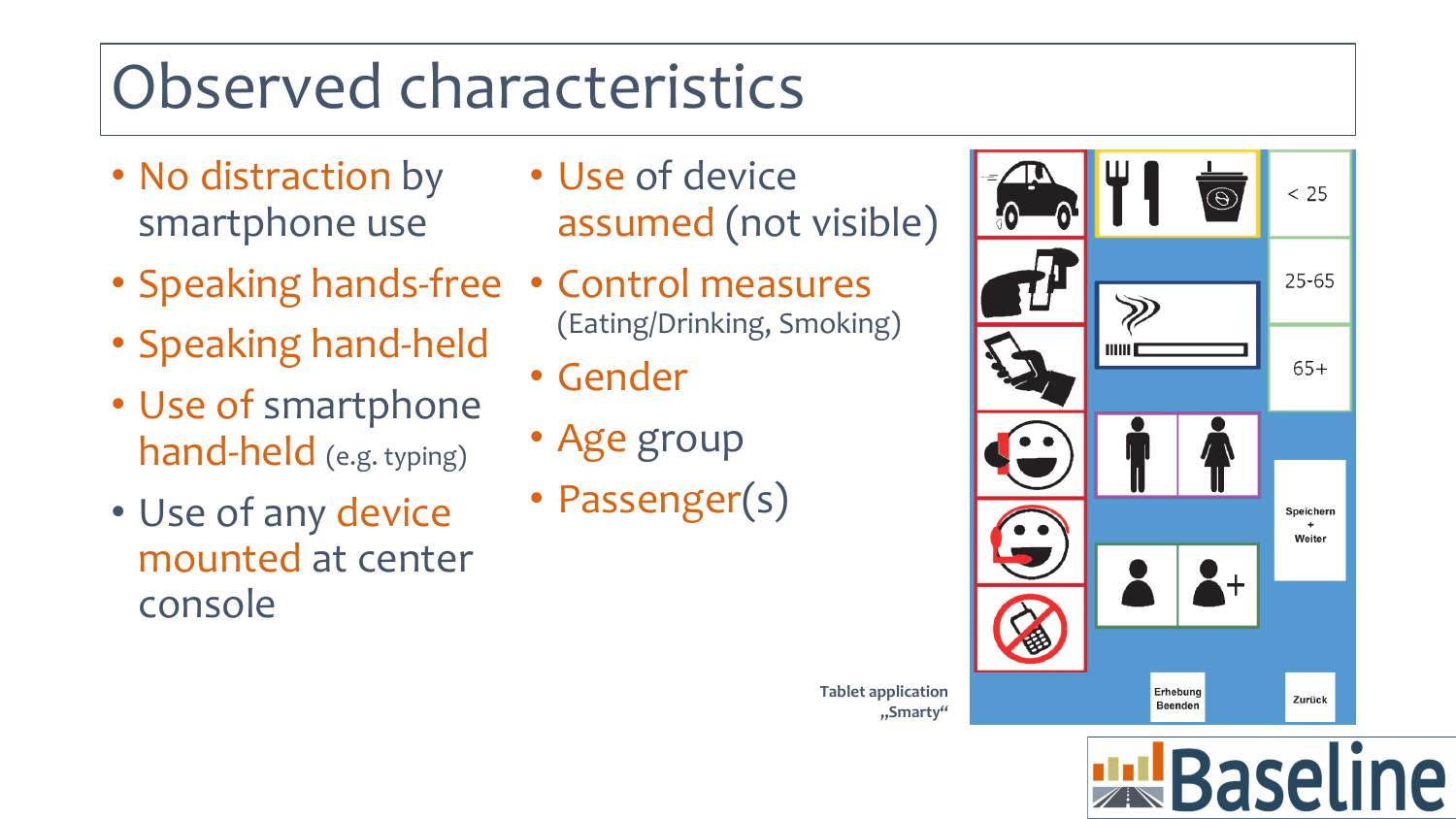### Observation site: built-up area



Bild A 1-23: Duisburg Innerorts, Kartendarstellung

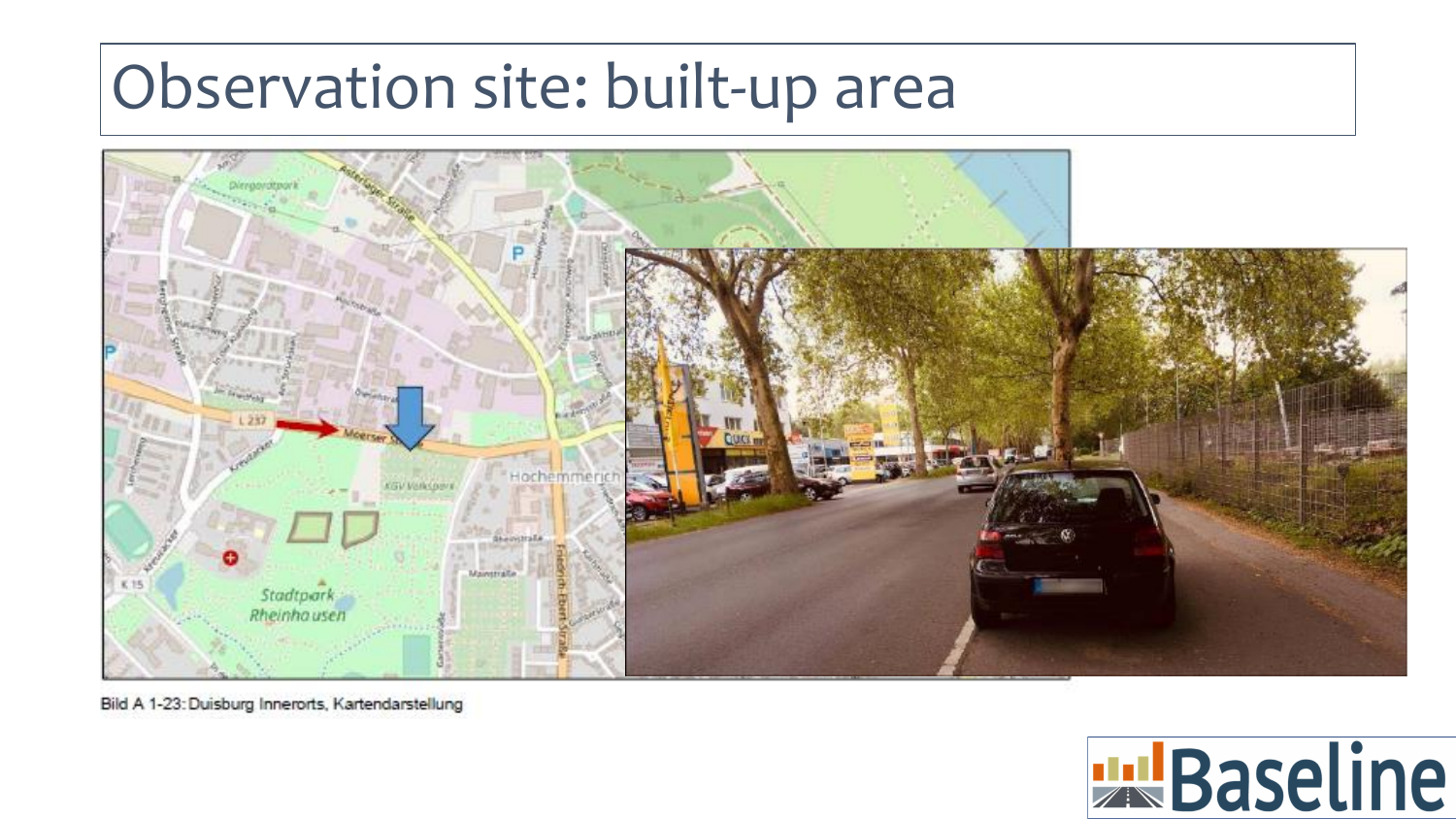#### Observation site: motorway



Bild A 1-13: Amberg Autobahn, Kartendarstellung

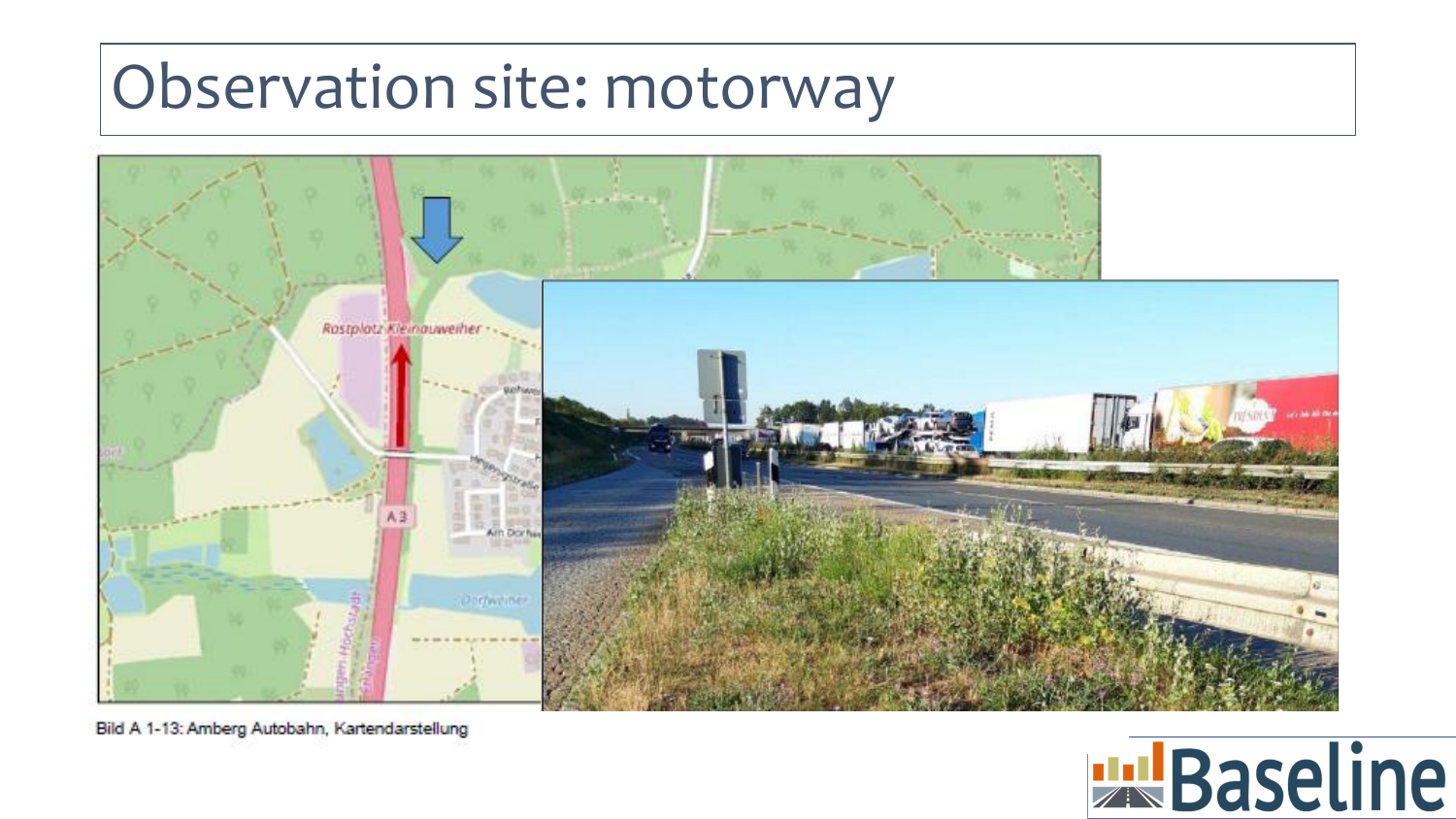# Brief overview of results

- 145,040 car drivers observed
- Frequency of smartphone use (weighted data):



Fig.: 3-1 Weighted frequencies of side activities [percentages and 95%-confidence interval, sum values may differ due to rounding]

**El Baseline**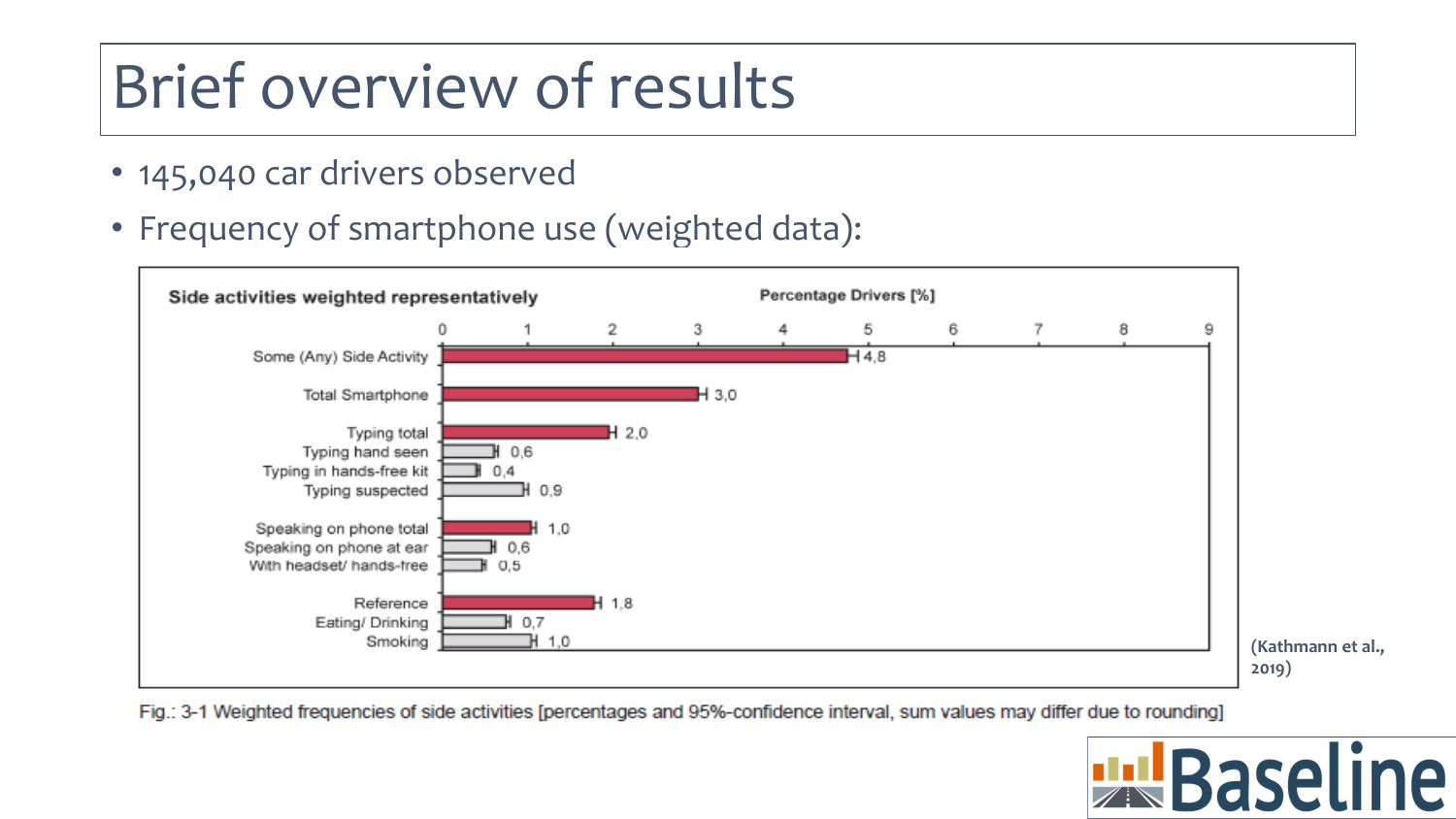# **Experiences**

- Roadside observations suitable for the assessment
- All categories well observable
- Age estimation is difficult
- Teams of two are effective
- Precise instructions required
- Training of observers is very important
- Careful selection of observation sites is important but time-consuming
- Broad regional spread necessary



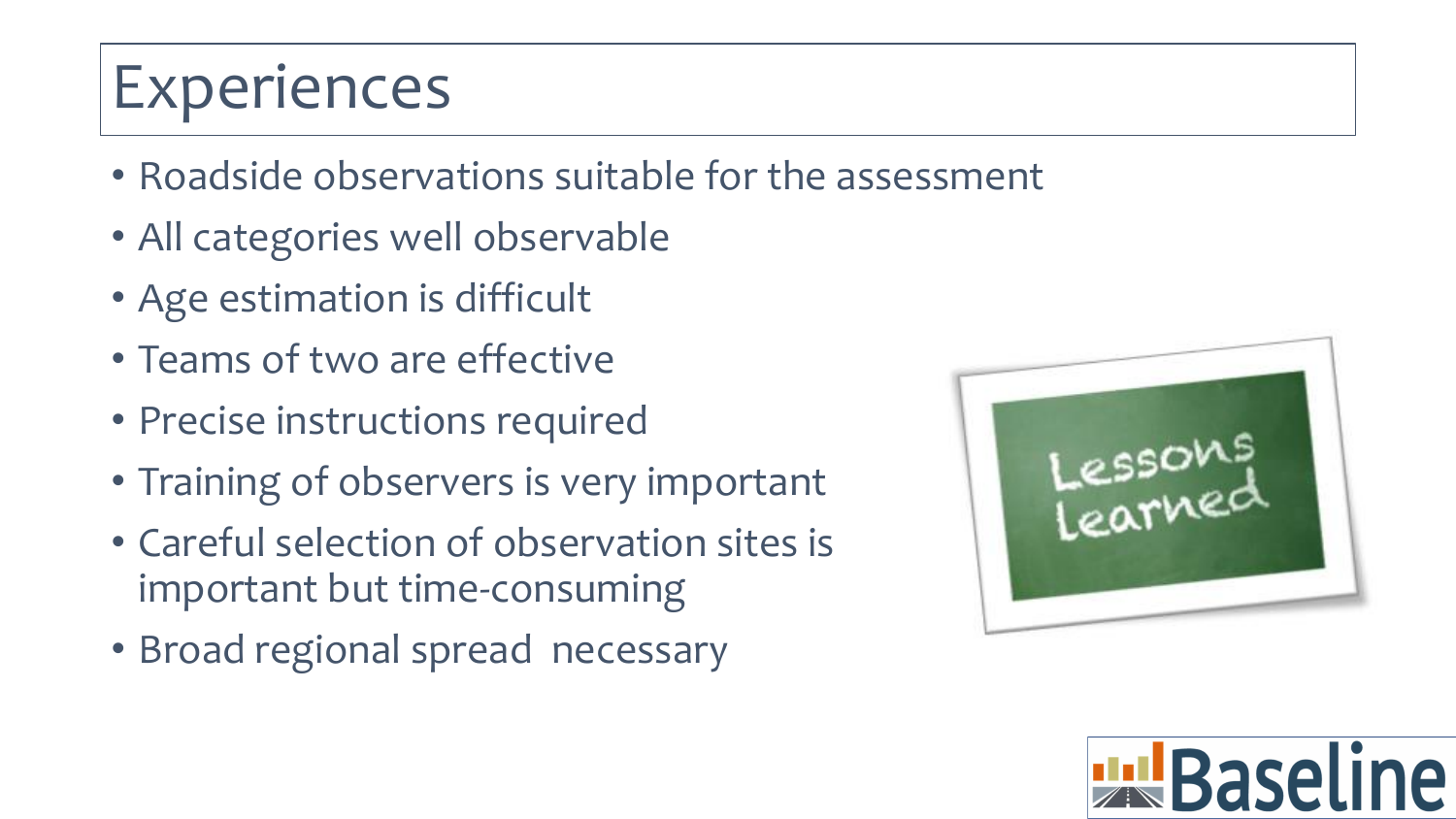## Experiences (cont.)

- Observations preferably in summer and during daylight
- Importance of breaks
- Focus on times with high traffic volume is effective
- Weighting of data necessary for representativeness
- Smartphone use on weekends is different
- Assessment on weekends is feasible but causes extensive effort



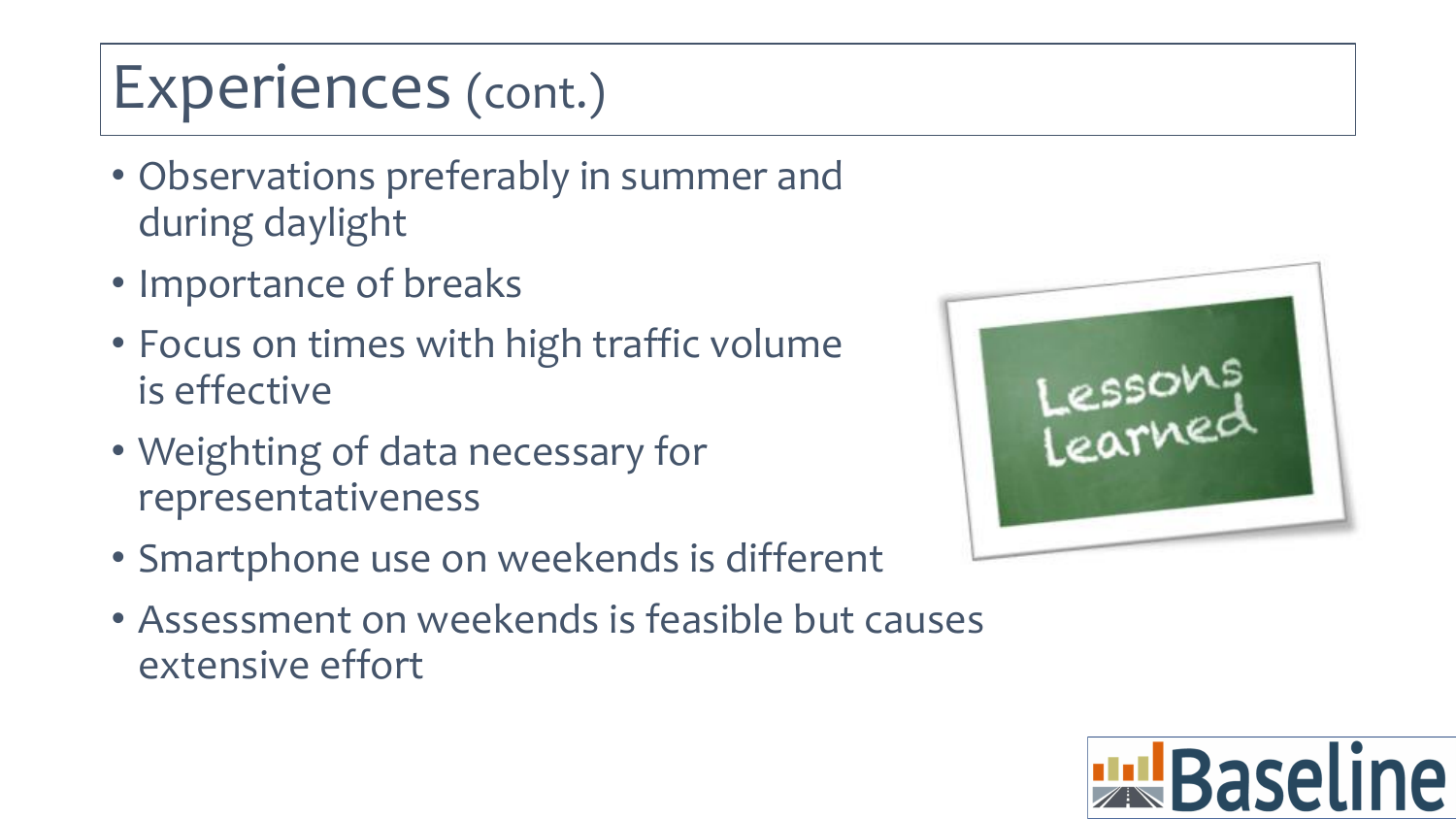# Thank you for your attention!

Markus Schumacher BASt schumacher@bast.de

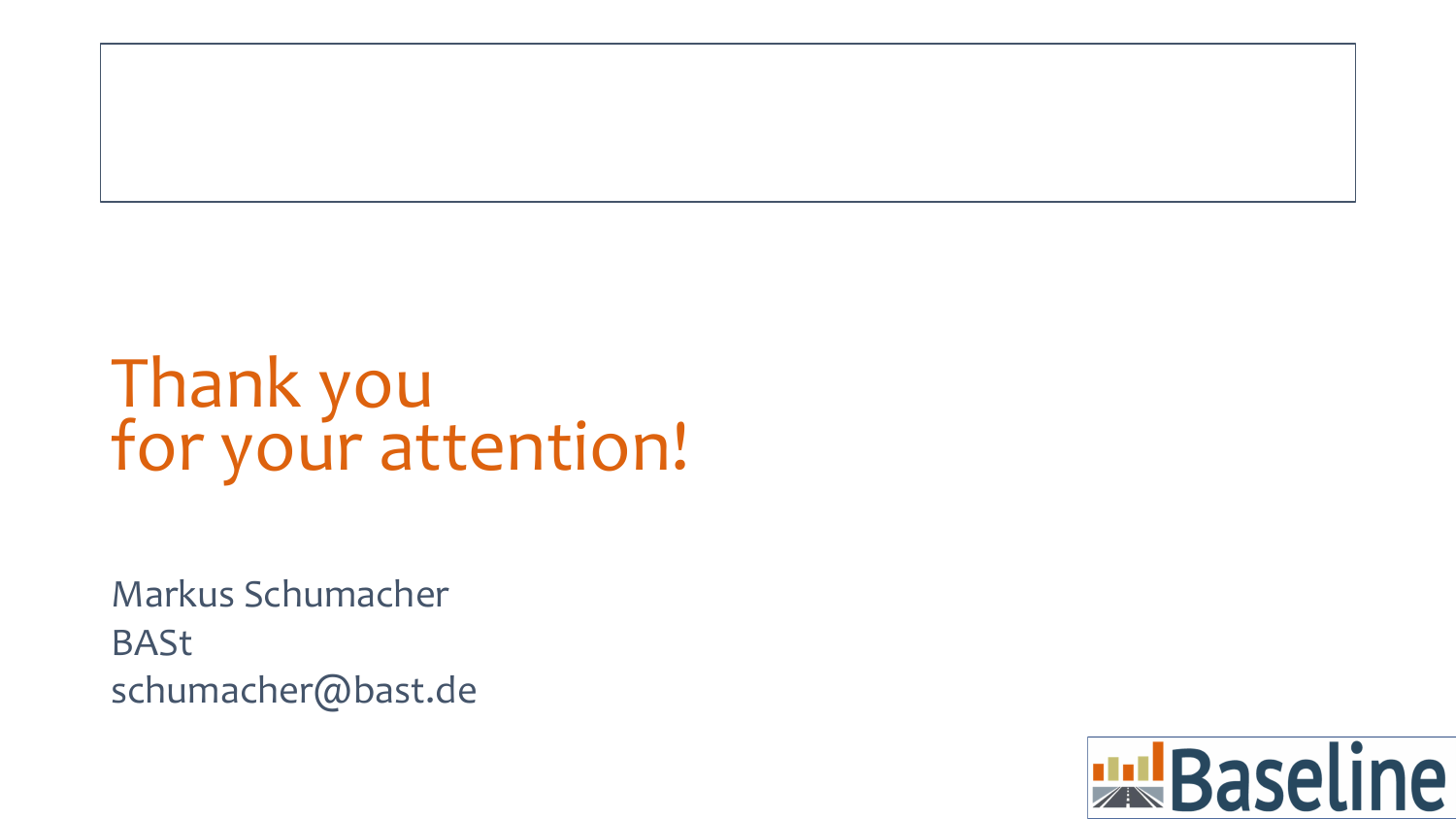